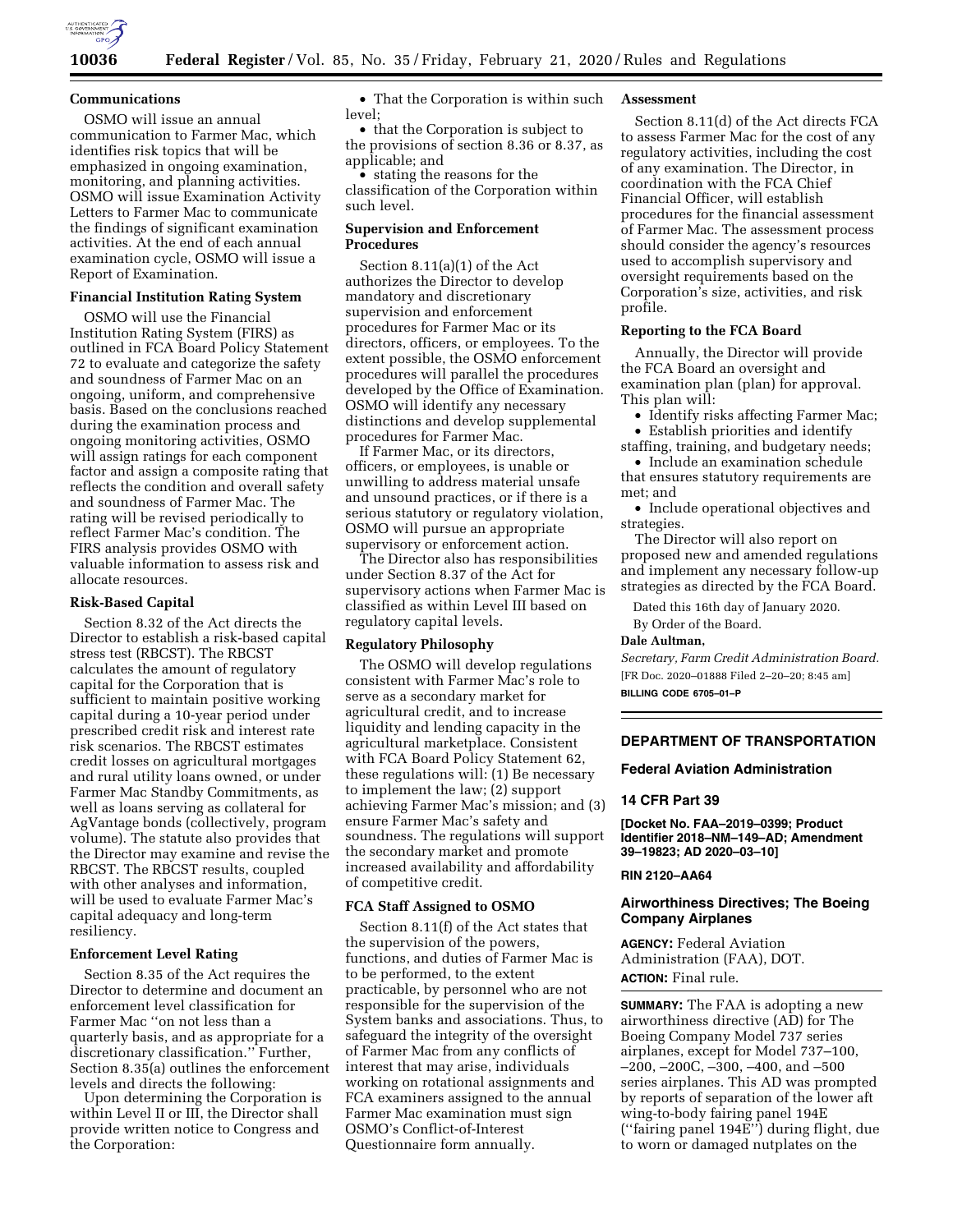support structure. This AD requires repetitive inspections for discrepancies of fairing panel 194E, wheel well panel 193D, and support structure, and related investigative and corrective actions if necessary. This AD also requires rework of the panels and support structure, which terminates the repetitive inspections. The FAA is issuing this AD to address the unsafe condition on these products.

**DATES:** This AD is effective March 27, 2020.

The Director of the Federal Register approved the incorporation by reference of a certain publication listed in this AD as of March 27, 2020.

**ADDRESSES:** For service information identified in this final rule, contact Boeing Commercial Airplanes, Attention: Contractual & Data Services (C&DS), 2600 Westminster Blvd., MC 110–SK57, Seal Beach, CA 90740–5600; telephone 562–797–1717; internet *[https://www.myboeingfleet.com.](https://www.myboeingfleet.com)* You may view this service information at the FAA, Transport Standards Branch, 2200 South 216th St., Des Moines, WA. For information on the availability of this material at the FAA, call 206–231–3195. It is also available on the internet at *<https://www.regulations.gov>* by searching for and locating Docket No. FAA–2019–0399.

### **Examining the AD Docket**

You may examine the AD docket on the internet at *[https://](https://www.regulations.gov) [www.regulations.gov](https://www.regulations.gov)* by searching for and locating Docket No. FAA–2019– 0399; or in person at Docket Operations between 9 a.m. and 5 p.m., Monday through Friday, except Federal holidays. The AD docket contains this final rule, the regulatory evaluation, any comments received, and other information. The address for Docket Operations is U.S. Department of Transportation, Docket Operations, M– 30, West Building Ground Floor, Room W12–140, 1200 New Jersey Avenue SE, Washington, DC 20590.

**FOR FURTHER INFORMATION CONTACT:**  Michael Bumbaugh, Aerospace Engineer, Airframe Section, FAA, Seattle ACO Branch, 2200 South 216th St., Des Moines, WA 98198; phone and fax: 206–231–3522; email: *[michael.bumbaugh@faa.gov.](mailto:michael.bumbaugh@faa.gov)* 

#### **SUPPLEMENTARY INFORMATION:**

#### **Discussion**

The FAA issued a notice of proposed rulemaking (NPRM) to amend 14 CFR part 39 by adding an AD that would apply to The Boeing Company Model 737 series airplanes, except for Model 737–100, –200, –200C, –300, –400, and –500 series airplanes. The NPRM published in the **Federal Register** on June 19, 2019 (84 FR 28429). The NPRM was prompted by reports of separation of the lower aft wing-to-body fairing panel 194E (''fairing panel 194E'') during flight, due to worn or damaged nutplates on the support structure. In the NPRM, the FAA proposed to require repetitive inspections of fairing panel 194E, wheel well panel 193D, and support structure for discrepancies, and required related investigative and corrective actions if necessary. The NPRM also proposed to require rework of the panels and support structure, which would terminate the repetitive inspections.

The FAA is issuing this AD to address separation of fairing panel 194E.

## **Comments**

The FAA gave the public the opportunity to participate in developing this final rule. The following presents the comments received on the NPRM and the FAA's response to each comment.

### **Support for the NPRM**

One individual and United Airlines (United) stated support for the NPRM. United, commenting that they had no records of the unsafe condition, also concurred with the intent of the NPRM. In a subsequent comment submission, United also requested several changes, which are addressed later in this comment disposition.

# **Effect of Winglets on Accomplishment of the Proposed Actions**

Aviation Partners Boeing stated that accomplishing the Supplemental Type Certificate (STC) ST00830SE, the installation of blended or split scimitar winglets, does not affect the ability to accomplish the actions specified in the NPRM, which affect the lower aft wingto-body area.

The FAA agrees with the commenter. The FAA has added paragraph (c)(2) to this AD to state that installation of STC ST00830SE does not affect the ability to accomplish the actions required by this final rule. Therefore, for airplanes on which STC ST00830SE is installed, a ''change in product'' alternative method of compliance (AMOC) approval request, per 14 CFR 39.17, is not necessary to comply with the requirements of this AD.

# **Request To Delay Issuance of Final Rule Until Service Information Is Revised**

Southwest Airlines (SWA) and Delta Airlines (DAL) asked that the final rule not be issued until a revision of the

Boeing Special Attention Service Bulletin 737–53–1307, dated January 12, 2012, has been issued.

SWA stated that the referenced service information should be revised and released to include clarification on the fastener and hardware installation requirements to prevent the potential of overtorquing the fasteners and causing additional damage to the panels and the support structure. SWA noted that the referenced service information provides minimum and maximum torque values, but added that an Aircraft Maintenance Manual (AMM) referenced in the service information provides different torque values, including a higher maximum torque value. SWA added that the referenced service information does not provide an installation torque for the fasteners and nutplate, but stated that Boeing told it to use 29 to 31 in-lb.

The FAA notes that the torque values specified in Boeing Special Attention Service Bulletin 737–53–1307, dated January 12, 2012, must, as a result of this AD, be complied with. When those values contradict the values specified in the AMM referenced in the service information, the torque minimum and maximum specified in Boeing Special Attention Service Bulletin 737–53– 1307, dated January 12, 2012, must be used, since it is now mandatory.

SWA also stated that the guidance currently provided in the referenced service information does not include provisions to address the open rivet holes after the removal of the existing nutplates. SWA added that the referenced service information provides guidance for repair of the fairing panel support structure in accordance with structural repair manual (SRM) 53–60– 71, but that SRM 53–60–71, Repair 2, specifies installing a repair strap at the damaged nutplate location, which SWA states would interfere with the ability to install the support/plate assemblies at the nutplate locations specified in the referenced service information. SWA concluded that the referenced service information cannot be accomplished without multiple deviations, and requested clarification whether these deviations would require an AMOC.

DAL also stated that paragraph (g)(1) of the proposed AD would require doing a general visual inspection for discrepancies of fairing panel 194E, wheel well panel 193D, and support structure, in accordance with Part 1 and Part 2 of the Accomplishment Instructions of Boeing Special Attention Service Bulletin 737–53–1307, dated January 12, 2012; however, Part 1 of the referenced service information does not provide any instructions to inspect or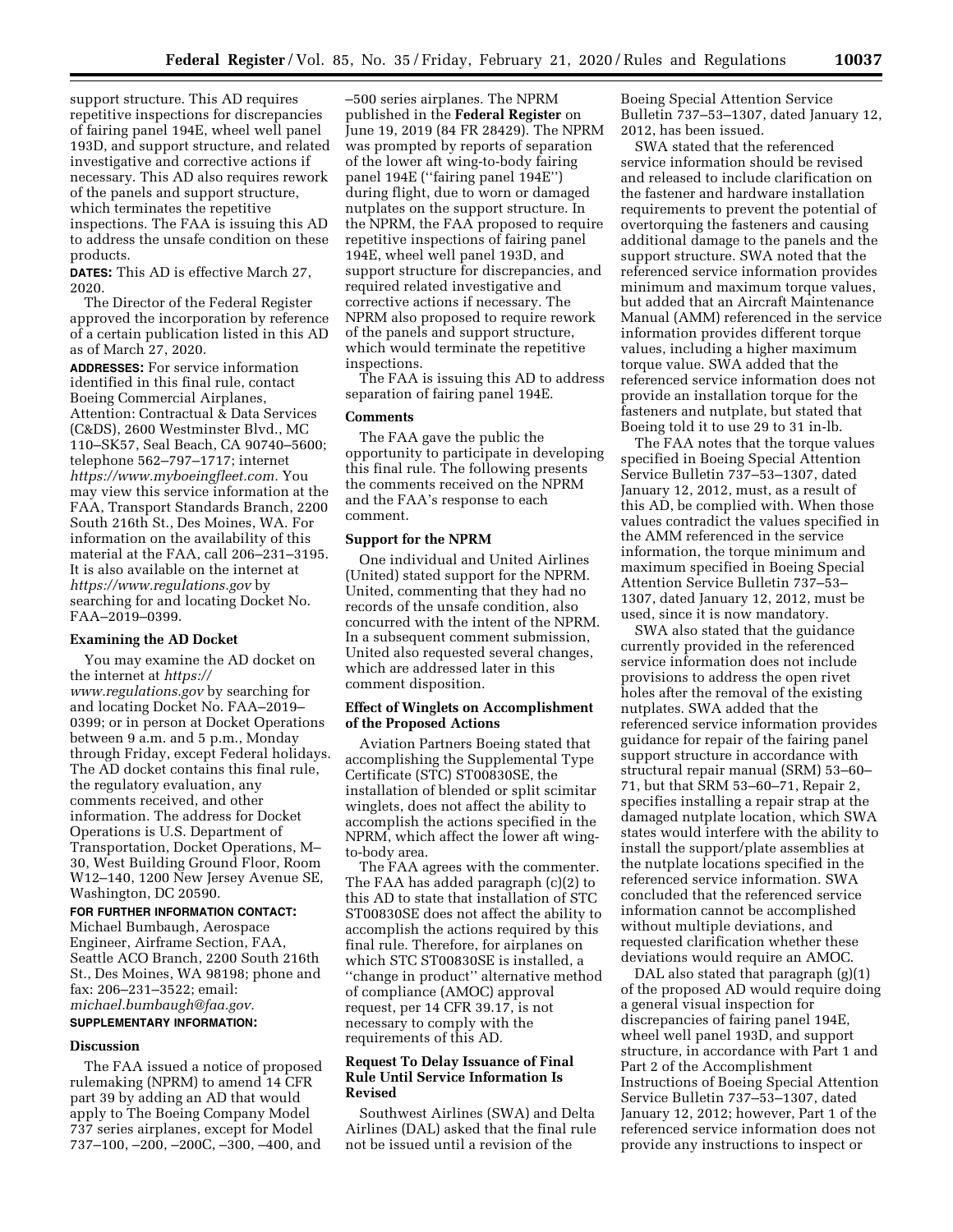repair the 193D panel, so it would be necessary to request an AMOC.

Regarding DAL's suggestion that the referenced service information does not provide any instructions to inspect or repair the 193D panel, the FAA notes that the torque check specified in figure 1, step 1 of the referenced service information is an inspection of the 193D panel. If any repairs are needed that are not addressed in the referenced service information, operators will need to request an AMOC.

DAL also stated that it has already performed the actions specified in Boeing Special Attention Service Bulletin 737–53–1307, dated January 12, 2012, on three Model C–40A (737–700C military variant) airplanes and found that previous installation of repair parts per SRM 53–60–71 for damage at the nutplates will interfere with parts installed using the instructions provided in the referenced service information. DAL also stated that the referenced service information does not currently take into account that existing repairs on the fairing support structure may inhibit compliance with the service information as written, which will drive the need for AMOCs.

Regarding DAL's comment that the referenced service information does not take into account existing repairs, the FAA notes that an AD cannot predict every change in product that is different than type design; therefore DAL would need to request an AMOC if an existing repair prevented it from accomplishing the actions required by this AD.

The FAA acknowledges the commenters' concerns regarding the need to clarify the service information for the specific scenarios raised and is working with Boeing to address these concerns as soon as possible. If this effort culminates in a global AMOC that is approved by the FAA before the 24 month compliance time for the inspection has passed, and that AMOC addresses all the necessary deviations, commenters and other affected operators would not need to seek a separate AMOC. Therefore, the FAA has added paragraph (j)(1) to this AD to provide operators with information regarding how to address any actions in the service information that cannot be accomplished.

In light of the critical nature of the identified unsafe condition (*i.e.,* the possible separation of the lower aft wing-to-body fairing panel during flight) and the scope of affected airplanes, the FAA does not consider it warranted to delay the issuance of this final rule. If Boeing provides a revision to Boeing Special Attention Service Bulletin 737– 53–1307, dated January 12, 2012, the

FAA will review it in consideration of an AMOC to this AD or may consider future rulemaking action.

# **Request To Specify Applicability of a Note in the Service Information**

DAL noted that figure 5, sheet 5, of the referenced service information includes note (b), which specifies procedures for installing a panel but is not referenced in the instructions for figure 5, and DAL does not know where that note should be applied.

The FAA clarifies that note (b) in figure 5, sheet 5 applies to steps 8 and 10 of figure 5 in Boeing Special Attention Service Bulletin 737–53– 1307, dated January 12, 2012. The FAA has added paragraph (j)(2) of this AD to include this information.

## **Request To Clarify Cleaning Procedures**

SWA and DAL requested that the cleaning procedures in Boeing Special Attention Service Bulletin 737–53– 1307, dated January 12, 2012, be clarified. The commenters stated that although the referenced service information refers to cleaning procedures ''CM3'' and ''CM5'' in standard wiring practices manual (SWPM) 20–20–00, those procedures do not exist. SWA added that SWPM 20– 20–00, as revised on June 1, 2015, lists what SWA considers to be corresponding cleaning procedures in paragraphs 2.E and 2.C. DAL suggested allowing operators to use standard cleaning procedures.

The FAA does not agree that any standard cleaning procedure would be acceptable, however the FAA agrees to clarify the acceptable cleaning procedures. The FAA has added paragraph (j)(3) to this AD to clarify that where note (a) to figure 5 of Boeing Special Attention Service Bulletin 737– 53–1307, dated January 12, 2012 specifies to clean ''per abrasive cleaning method CM5'' and refers to ''SWPM 20– 20–00,'' for this AD operators must use ''cleaning procedure 3'' and refer to ''SWPM 20–20–00.'' The FAA has also added paragraph (j)(4) to this AD to clarify that where note (a) to figure 5 of Boeing Special Attention Service Bulletin 737–53–1307, dated January 12, 2012, specifies to clean ''per solvent cleaning method CM3,'' and refers to ''SWPM 20–20–00,'' for this AD operators must use ''cleaning procedure 5'' and refer to ''SWPM 20–20–00.''

# **Request To Limit Inspection Area for Certain Airplanes**

SWA requested that the FAA revise paragraph (g)(2) of the proposed AD such that for line numbers 3533 and subsequent that have not altered the

type design since the original airworthiness certificate, the inspection should be limited to an external visual inspection of the panels only. SWA noted that, for those airplanes, the rework to the support structure can be verified based upon the number of attachments on the panels.

The FAA agrees with the commenter's request because, for those airplanes, an equivalent change to the support structure and panels was made in production, and this change can be verified by an external visual inspection. The FAA has revised paragraphs (g)(1) and (2) of the proposed AD and added paragraph (g)(3) to specify that, for airplanes having line numbers 3533 and subsequent that have not altered the type design since the issuance of an original airworthiness certificate or an original export certificate of airworthiness, an external visual inspection of fairing panel 194E and wheel well panel 193D may be used to verify the correct panel configuration, provided it can be determined that fairing panel 194E, wheel well panel 193D, and the support structure have the number and type of attachments specified in the post-reworked configuration of Boeing Special Attention Service Bulletin 737–53– 1307, dated January 12, 2012.

# **Request To Clarify Repairs That Require an AMOC**

SWA and DAL commented on the need for an AMOC for repairs to the panel and substructure interface, which are classified as secondary structure.

SWA stated that the subject structure is classified as secondary, non-FCBS (fatigue critical baseline structure) in 737NG SRM 51–00–04, and repairs to the panel and substructure that do not adversely alter the panel to the substructure interface should not require an AMOC to the AD (*i.e.,* as long as the required number and type of fasteners attaching the panel to the substructure remain the same). SWA added that requiring an AMOC would necessitate the original equipment manufacturer (OEM) to generate an FAA Form 8100–9 for a minor repair, which is in conflict with FAA Order 8100–17B and Boeing Service Letter 737–SL–51– 041–E.

DAL stated that repairs to AD-related secondary structure per SRM 51–70 are minor repairs (SRM 51–00–04) and should not require an AMOC or additional approvals for any deviations to the SRM repairs. DAL added that repairs to the panel or substructure that do not adversely affect or inhibit the intended function of the modification of the panel-to-substructure interface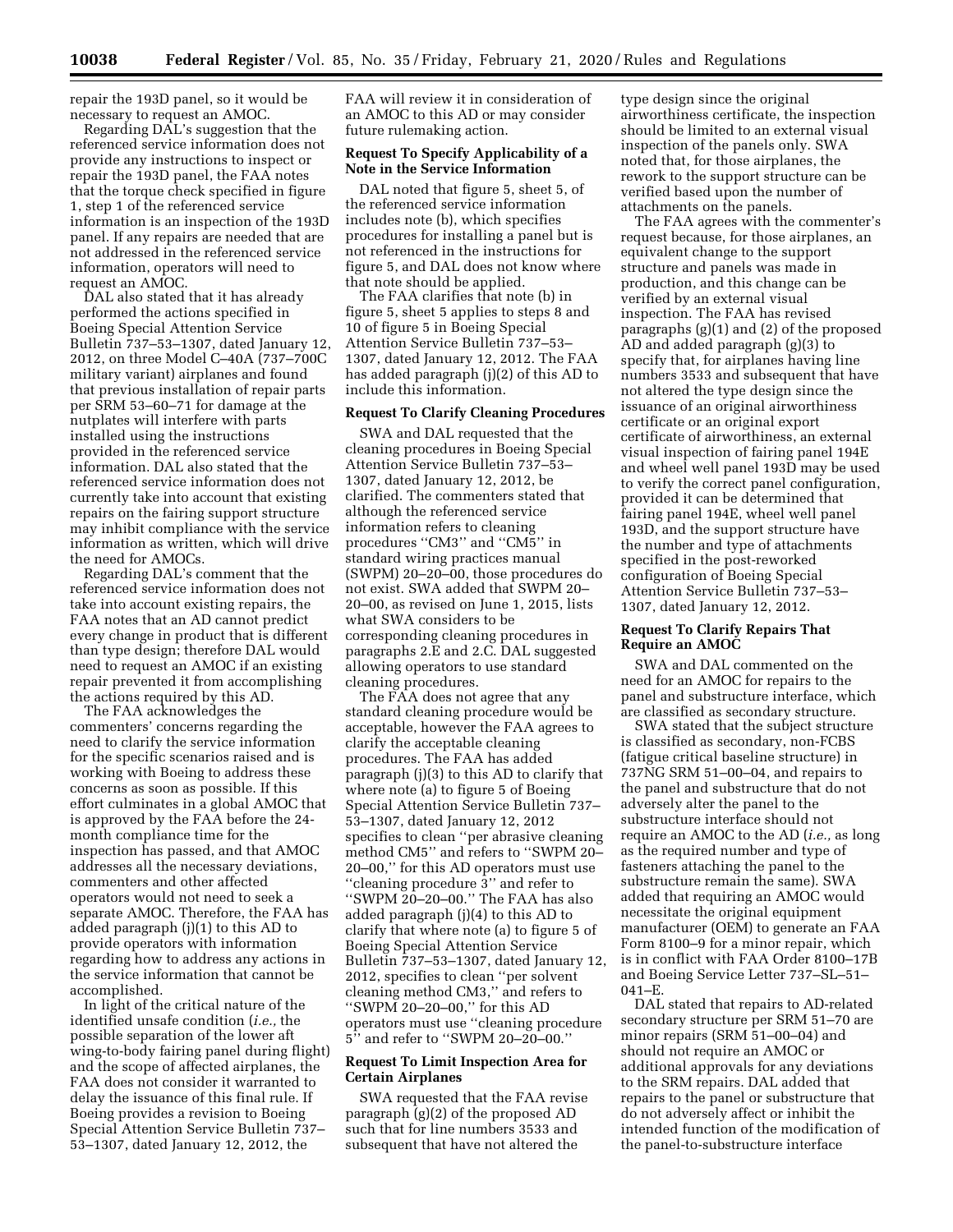should continue to be done in accordance with approved data or data that is acceptable to the Administrator with no additional approval or AMOC required.

The FAA acknowledges the commenters' concerns and infers that the commenters are requesting that the agency clarify the requirements of paragraph (g) of this AD regarding the need for AMOCs. The FAA agrees to clarify this paragraph. Repairs or alterations to the panel that do not interfere with the requirements of this AD will not require an AMOC. The FAA has added paragraph (g)(4) of this AD to specify that repairs that do not affect the number or type of fasteners necessary for the post-reworked configuration may be deviated from using accepted methods in accordance with the operator's maintenance or inspection program without obtaining an AMOC.

# **Request To Clarify Certain Procedures in the Referenced Service Information**

SWA and DAL asked that Boeing Special Attention Service Bulletin 737– 53–1307, dated January 12, 2012, be clarified to define the procedures for panels 194E and 193D that have not been reworked.

SWA stated that the proposed AD does not allow fairing panel 194E or wheel well panel 193D to be installed on any airplane after the effective date of the AD, if the panels have not been reworked. SWA noted that this would prohibit normal maintenance of the panels prior to implementing the terminating action. SWA requested that the proposed AD be revised to add a grace period for normal maintenance of unmodified panels prior to accomplishment of the terminating action. SWA added that the referenced service information does not provide part numbers for the reworked panels, and should be revised in order to control the part number of the modified panels.

DAL stated that the referenced service information should be revised because it does not identify a post-service bulletin part number in order to track and maintain the fairing panel configuration. DAL recommended that it be revised before issuance of the final rule to ensure a separate part number is created for tracking of the attachment configuration. DAL noted that as the proposed AD is currently written, any panel installed after the effective date of the AD will drive immediate full incorporation of the referenced service information. DAL believes that paragraph (i) of the proposed AD would force immediate compliance in the event of non-routine maintenance action

or just accomplishment of paragraph (g)(1) of the proposed AD, either of which may not be associated with the identified unsafe condition, although the proposed compliance time for the terminating action is 72 months. The proposed AD would have, at paragraph (i), prohibited installation of fairing panel 194E ''unless fairing panel 194E, wheel well panel 193D, and the support structure have the number and type of attachments specified in the postreworked configuration of Boeing Special Attention Service Bulletin 737– 53–1307, dated January 12, 2012.'' DAL suggested that paragraph (i) be changed to prohibit installation of fairing panel 194E ''unless a general visual inspection for discrepancies has been accomplished on fairing panel 194E, wheel well panel 193D, and the support structure, within the compliance times specified in SB 737–53–1307 Paragraph 1.E.''

The FAA agrees that some clarification is necessary. Boeing Special Attention Service Bulletin 737– 53–1307, dated January 12, 2012, already provides a method of identifying modified panels in figure 5, step 9. The FAA has revised paragraph (i) of this AD to include separate requirements for airplanes with an original airworthiness certificate or an original export certificate of airworthiness dated after the effective date of this AD, for airplanes with an original airworthiness certificate or an original export certificate of airworthiness dated before the effective date of this AD, and for airplanes on which the terminating action has been done.

# **Request To Define Final Configuration of the Panel-to-Substructure**

SWA asked that the final configuration of the panel-tosubstructure interface be defined in the subject of the proposed AD, rather than referenced in Boeing Special Attention Service Bulletin 737–53–1307, dated January 12, 2012, in its entirety, by the individual configuration of the discrepant panels, or the associated substructure. SWA noted that the subject structure is classified as secondary, non-FCBS in 737NG SRM 51–00–04; therefore, typical repairs given in 737NG SRM 51–70 apply to the panel and the associated substructure. SWA stated that as there is no specific section in the published SRM for the discrepant structure, these typical SRM repairs can be accomplished with no additional approval from the operator or the applicable regulatory body. SWA and DAL both noted that there are no

provisions to alert the mechanic that the structure is subject to an AD.

The FAA acknowledges the commenter's concern; however, the agency relies on the referenced service information to define the modification, and operators must ensure that they are meeting all the requirements of any applicable AD. As noted in prior comments, there are a significant number of other SRM repairs or modifications that can be present and alter the final configuration of the support structure or panel. It would be difficult if not impossible to address all possible individual configurations in this AD. Under the provisions of paragraph (k) of this AD, the FAA will consider requests for approval of other SRM repairs or modifications if sufficient data are submitted to substantiate that the change would provide an acceptable level of safety. The AD has not been changed in this regard.

### **Request To Revise Compliance Time for the Inspections**

SWA, DAL, and United asked that the compliance time for the inspections be extended.

United stated that the proposed compliance time of 24 months for the initial general visual inspection, with a repetitive interval of 1,000 flight cycles thereafter, would require operators performing both the inspection and the terminating action in a line environment. United asked that the FAA and Boeing to consider revising the AD and service information to allow an initial detailed visual inspection within 36 months and the repeat inspections every 4,000 flight cycles thereafter, in lieu of the proposed inspection method and compliance times. United noted that this would allow more time to properly schedule the airplanes in a heavy check environment where both the inspection and rework per the referenced service information can be easily accomplished.

DAL stated that a 36-month compliance time for the initial inspection would provide a better opportunity to catch the initial inspection at a C-check (a type of heavy check) and not drive special visits. DAL noted that waiting on approvals if damage is found would cause significant delays.

The FAA does not agree with the commenters' requests to extend the compliance time for the initial and repetitive inspections. In developing an appropriate compliance time for this action, the FAA considered not only the safety implications of the identified unsafe condition, but also the average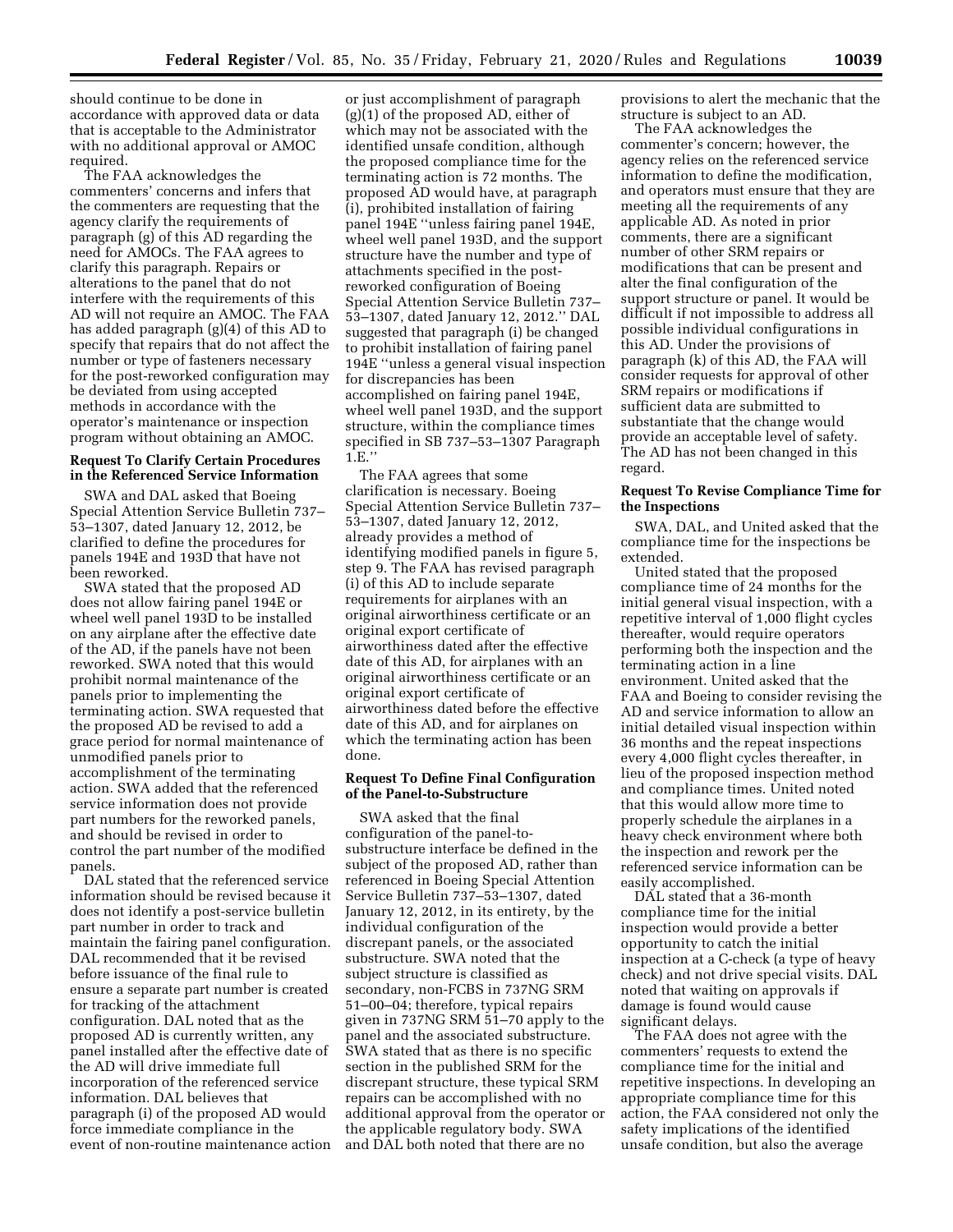utilization rate of the affected fleet, the availability of required parts, and the practical aspect of accomplishing the required inspections within a period of time that corresponds to the normal scheduled maintenance for most affected operators. Further, United did not provide substantiation in support of its request to increase inspection intervals with a detailed visual inspection. The FAA has not changed this AD in this regard.

SWA stated that the inspection specified in paragraph (g) and the terminating action specified in paragraph (h) of the proposed AD require compliance within a calendar time of 24 months and 72 months of the AD effective date, respectively; however, due to the unknown return-toservice (RTS) dates of the Boeing Model 737–8 and –9 (MAX) airplanes, SWA is awaiting delivery of several airplanes. SWA recommended the compliance thresholds be defined based upon total flight cycles, in order to alleviate the concerns regarding the MAX airplanes' RTS.

The FAA does not agree to define the compliance thresholds based on total flight cycles. Consistent with 14 CFR 39.7, no person will be in violation of this AD because the MAX airplanes are not currently operated. The actions required by this AD can be accomplished before the airplanes' RTS. In addition, the actions required by this AD will be accomplished on all new MAX airplanes before delivery. Therefore, this AD has not been changed in this regard.

# **Request To Change Applicability**

Boeing and United asked that the applicability in the proposed AD be changed.

Boeing noted that there is a difference between Boeing Special Attention Service Bulletin 737–53–1307, dated January 12, 2012, and the proposed AD in capturing airplane effectivity. Boeing stated that there may be some instances where operators are rotating parts outside of type design, beyond effectivity limits, or having ''pre-mod'' panels installed on airplane configurations where service bulletins and design changes have already been incorporated. Boeing noted that it understands the FAA's concerns with the possibility of parts being rotated outside the effectivity contained in the referenced service information, and would like to seek an alternative solution to address these FAA concerns. Boeing recommended that it and the FAA collaborate with the company's airline partners, other OEMs, and other Civil Aviation Authorities (CAAs) to

develop an action to implement safe, fair, and consistent policy to address the company's concerns on rotable parts for the industry. Boeing concluded that the applicability of the proposed AD extends beyond that specified in the referenced service information, and suggested that rotable parts be addressed separately.

United stated that the proposed airplane effectivity range in the proposed AD falls outside of the effectivity specified in Boeing Special Attention Service Bulletin 737–53– 1307, dated January 12, 2012. United added that the specified action is to add airplanes with the new panels already incorporated at the OEM to the current effectivity range given in the referenced service information, for a one-time inspection verification. (The range is for line numbers (L/Ns) 3533 and subsequent with an original airworthiness certificate or an original export certificate of airworthiness dated on or before the effective date of this AD.) United noted that the reason for the inspection verification is that the FAA believes that since these parts are rotable, there is a possibility the older parts could be installed on future airplanes. United respectfully disagreed on this action and requested that the FAA revisit this matter and keep the effectivity range limited to those airplanes identified in the referenced service information. United disagreed with the FAA because even though the subject parts are rotable, United controls and maintains all its interchangeability and installation of these panels through production drawings and aircraft manuals, such as the illustrated parts catalog (IPC), which have always shown the latest up-to-date panels affected for L/Ns 3533 and subsequent. United concluded that to this day, it has never had a parts-departing-airplane (PDA) incident with the subject panels 193D and 194E on any of its Model 737–NG airplanes.

The FAA does not agree to change the applicability. The affected parts are rotable parts, and the FAA has determined that, regardless of operator diligence, these parts could later be installed on airplanes that were initially delivered with acceptable parts, thereby subjecting those airplanes to the unsafe condition. The FAA has not changed this AD in this regard.

## **Request To Allow the Use of Later Revisions of the Service Information**

An individual asked the FAA to modify the AD to allow later revisions of the referenced service information. He said this would ensure that operators are promptly in compliance with

obligations and all maintenance is certified to the latest approved version of the maintenance data. The commenter also stated that this would remove the requirement for the proposed AD to be revised to reflect changes in revised service information, and to eliminate the need to request an AMOC to approve the use of the revised service information, again reducing the delay in implementing a revision and reducing the maintenance costs associated with the issuance of an AMOC. The commenter added that the European Union Aviation Safety Agency (EASA) already incorporates the ''or later revision'' statement in any EASA AD. The commenter noted that this would demonstrate a further harmonization of regulatory control.

The FAA does not agree to change the AD to allow the use of later revisions of the service information. The FAA may not require compliance with a document that does not yet exist. In general terms, the FAA is required by Office of the Federal Register (OFR) regulations for approval of materials incorporated by reference, as specified in 1 CFR 51.1(f), to either publish the service document contents as part of the actual AD language; or submit the service documents to the OFR for approval as referenced material, in which case the FAA may only refer to such material in the text of an AD. The AD may refer to the service document only if the OFR approved it for incorporation by reference. See 1 CFR part 51. To allow operators to use later revisions of the referenced document (issued after publication of the final rule), either the FAA must revise the AD to reference specific later revisions, or operators must request approval to use later revisions as an AMOC with this AD under the provisions of paragraph (k) of this AD. The AD has not been changed regarding this issue.

### **Conclusion**

The FAA reviewed the relevant data, considered the comments received, and determined that air safety and the public interest require adopting this final rule with the changes described previously and minor editorial changes. The FAA has determined that these minor changes:

• Are consistent with the intent that was proposed in the NPRM for addressing the unsafe condition; and

• Do not add any additional burden upon the public than was already proposed in the NPRM.

The FAA also determined that these changes will not increase the economic burden on any operator or increase the scope of this final rule.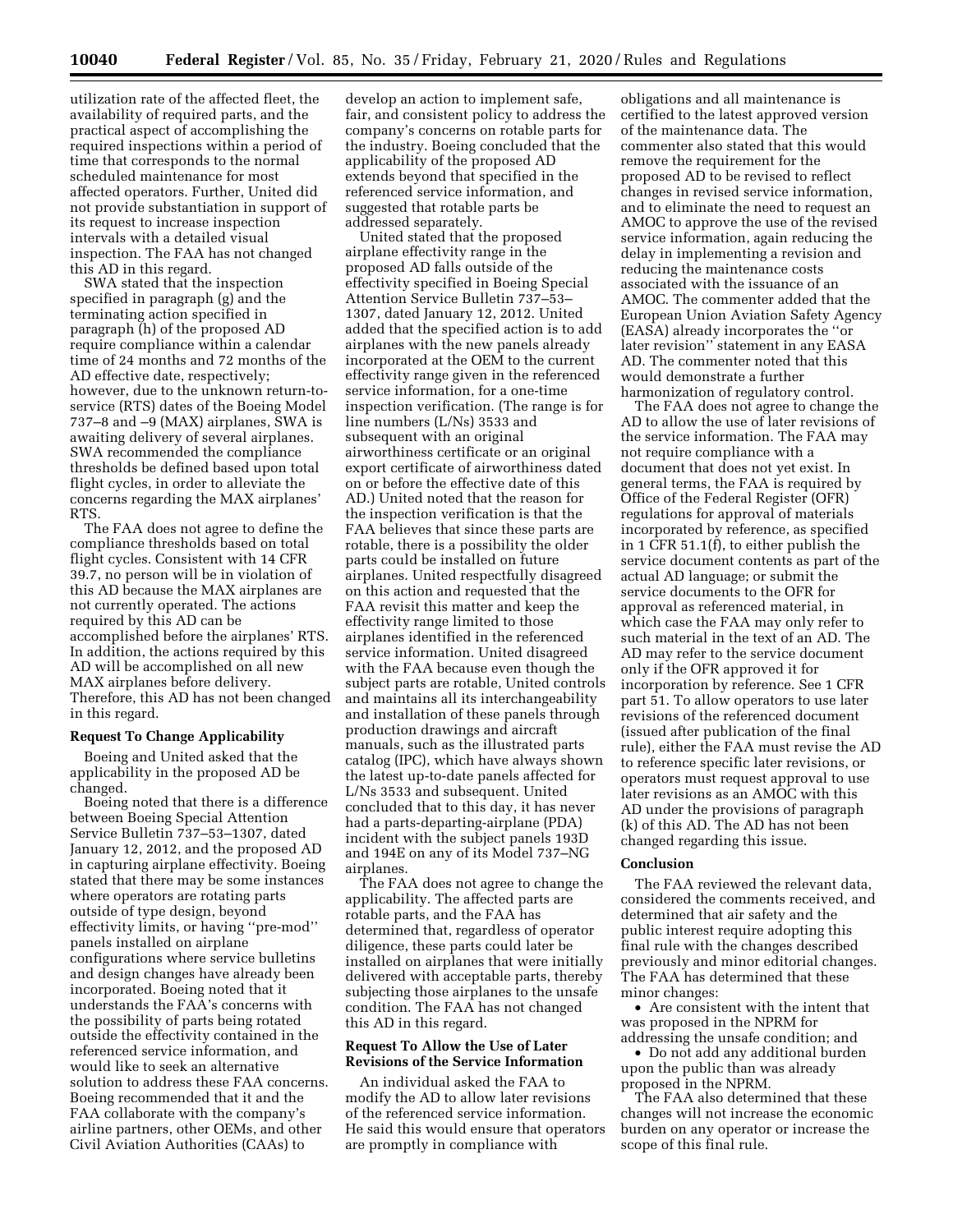# **Related Service Information Under 1 CFR Part 51**

The FAA reviewed Boeing Special Attention Service Bulletin 737–53– 1307, dated January 12, 2012. This service information describes procedures for repetitive inspections of fairing panel 194E, wheel well panel 193D, and support structure for discrepancies (including incorrect torque at the fasteners and worn and

damaged nutplates and fastener holes) and corrective actions (including repair and replacement of nutplates and fasteners). This service information also describes procedures for rework of the panels and support structure, including related investigative actions (general visual inspection of the panel and support structure for damage) and repair, which together would eliminate the need for the repetitive inspections.

This service information is reasonably available because the interested parties have access to it through their normal course of business or by the means identified in the **ADDRESSES** section.

# **Costs of Compliance**

The FAA estimates that this AD affects 983 airplanes of U.S. registry. The agency estimates the following costs to comply with this AD:

# ESTIMATED COSTS

| Action     | Labor cost                                                             | Parts cost | Cost per product                 | Cost on U.S.<br>operators                |
|------------|------------------------------------------------------------------------|------------|----------------------------------|------------------------------------------|
| Inspection | 8 work-hours $\times$ \$85 per hour<br>$=$ \$680 per inspection cycle. |            | \$0   \$680 per inspection cycle | Up to \$668,440 per inspection<br>cycle. |
| Rework     | 25 work-hours $\times$ \$85 per hour<br>$=$ \$2.125.                   |            |                                  | Up to \$2,088,875.                       |

The FAA has received no definitive data that would enable the agency to provide cost estimates for the oncondition repairs specified in this AD.

# **Authority for This Rulemaking**

Title 49 of the United States Code specifies the FAA's authority to issue rules on aviation safety. Subtitle I, section 106, describes the authority of the FAA Administrator. Subtitle VII: Aviation Programs, describes in more detail the scope of the Agency's authority.

The FAA is issuing this rulemaking under the authority described in Subtitle VII, Part A, Subpart III, Section 44701: ''General requirements.'' Under that section, Congress charges the FAA with promoting safe flight of civil aircraft in air commerce by prescribing regulations for practices, methods, and procedures the Administrator finds necessary for safety in air commerce. This regulation is within the scope of that authority because it addresses an unsafe condition that is likely to exist or develop on products identified in this rulemaking action.

## **Regulatory Findings**

This AD will not have federalism implications under Executive Order 13132. This AD will not have a substantial direct effect on the States, on the relationship between the national government and the States, or on the distribution of power and responsibilities among the various levels of government.

For the reasons discussed above, I certify that this AD:

(1) Is not a ''significant regulatory action'' under Executive Order 12866,

(2) Will not affect intrastate aviation in Alaska, and

(3) Will not have a significant economic impact, positive or negative, on a substantial number of small entities under the criteria of the Regulatory Flexibility Act.

# **List of Subjects in 14 CFR Part 39**

Air transportation, Aircraft, Aviation safety, Incorporation by reference, Safety.

#### **Adoption of the Amendment**

Accordingly, under the authority delegated to me by the Administrator, the FAA amends 14 CFR part 39 as follows:

# **PART 39—AIRWORTHINESS DIRECTIVES**

■ 1. The authority citation for part 39 continues to read as follows:

**Authority:** 49 U.S.C. 106(g), 40113, 44701.

#### **§ 39.13 [Amended]**

■ 2. The FAA amends § 39.13 by adding the following new airworthiness directive (AD):

**2020–03–10 The Boeing Company:**  Amendment 39–19835; Docket No. FAA–2019–0399; Product Identifier 2018–NM–149–AD.

# **(a) Effective Date**

This AD is effective March 27, 2020.

#### **(b) Affected ADs**

None.

### **(c) Applicability**

(1) This AD applies to all The Boeing Company Model 737 series airplanes, certificated in any category, except for Model 737–100, –200, –200C, –300, –400, and –500 series airplanes.

(2) Installation of Supplemental Type Certificate (STC) ST00830SE does not affect the ability to accomplish the actions required by this AD. Therefore, for airplanes on which STC ST00830SE is installed, a ''change in product'' alternative method of compliance (AMOC) approval request, per 14 CFR 39.17, is not necessary to comply with the requirements of this AD.

#### **(d) Subject**

Air Transport Association (ATA) of America Code 53, Fuselage.

#### **(e) Unsafe Condition**

This AD was prompted by reports of separation of lower aft wing-to-body fairing panel 194E (''fairing panel 194E'') during flight, due to worn or damaged nutplates on wheel well panel 193D and support structure. The FAA is issuing this AD to address separation of fairing panel 194E.

## **(f) Compliance**

Comply with this AD within the compliance times specified, unless already done.

### **(g) Repetitive Inspections and Corrective Actions**

(1) For airplanes with an original airworthiness certificate or an original export certificate of airworthiness dated on or before the effective date of this AD, except as specified in paragraph (g)(2) of this AD: Within 24 months after the effective date of this AD, do a general visual inspection for discrepancies of fairing panel 194E, wheel well panel 193D, and support structure, and do all applicable related investigative and corrective actions, in accordance with Part 1 and Part 2 of the Accomplishment Instructions of Boeing Special Attention Service Bulletin 737–53–1307, dated January 12, 2012. All applicable related investigative and corrective actions must be done before further flight. Repeat the inspection thereafter at intervals not to exceed 1,000 flight cycles.

(2) For airplanes having line numbers 3533 and subsequent that have not altered the type design since the issuance of an original airworthiness certificate or an original export certificate of airworthiness, an external visual inspection of fairing panel 194E and wheel